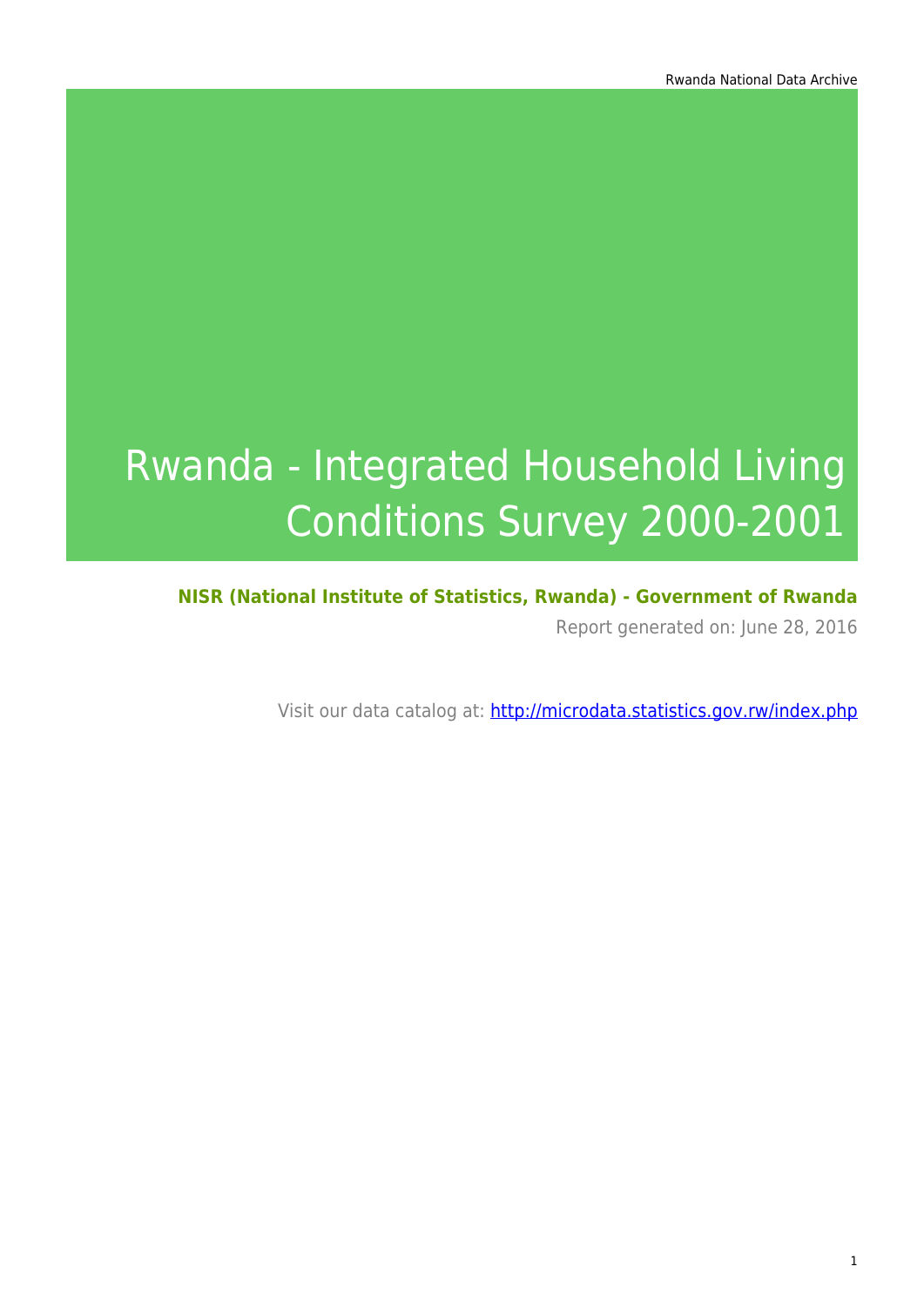# **Overview**

# **Identification**

ID NUMBER RWA-NISR-EICV-2001-v1.1

### **Version**

VERSION DESCRIPTION Vesion 1.0 Edited, anonymous dataset for public distribution.

PRODUCTION DATE 2001-06-07

NOTES

Note: An original version of the DDI was done after the survey and hosted on a NESSTAR server. Over the course of the evolution of the NISR the server license was dropped and the survey metadata stored on a CDROM. The original version of the documentation has since been distributed. This version was recreated.

### **Overview**

#### ABSTRACT

The HLCS, with an expanded budgets and consumption module, was primarily intended to provide policy planners and decision-makers with basic data on household living standards in Rwanda.

In addition, the survey was to be used to:

- Calculate weights for the Consumer Price Index and estimate final household consumption,

- measure the effect of macro-economic policies and projects on the conditions and living

standards of the population,

- produce key indicators of household welfare in order to assist policy-makers and development

partners to improve the design of their development strategy,

- identify policy target groups with a view to ensuring that state interventions are better targeted.

- provide information on the socio-economic characteristics of households with a view to setting

up a socio-economic data base.

- carry out in-depth studies, for example on poverty, nutrition, housing conditions, etc,

- improve the national capability to conduct statistical surveys, however complex they may be.

KIND OF DATA Sample survey data [ssd]

UNITS OF ANALYSIS Household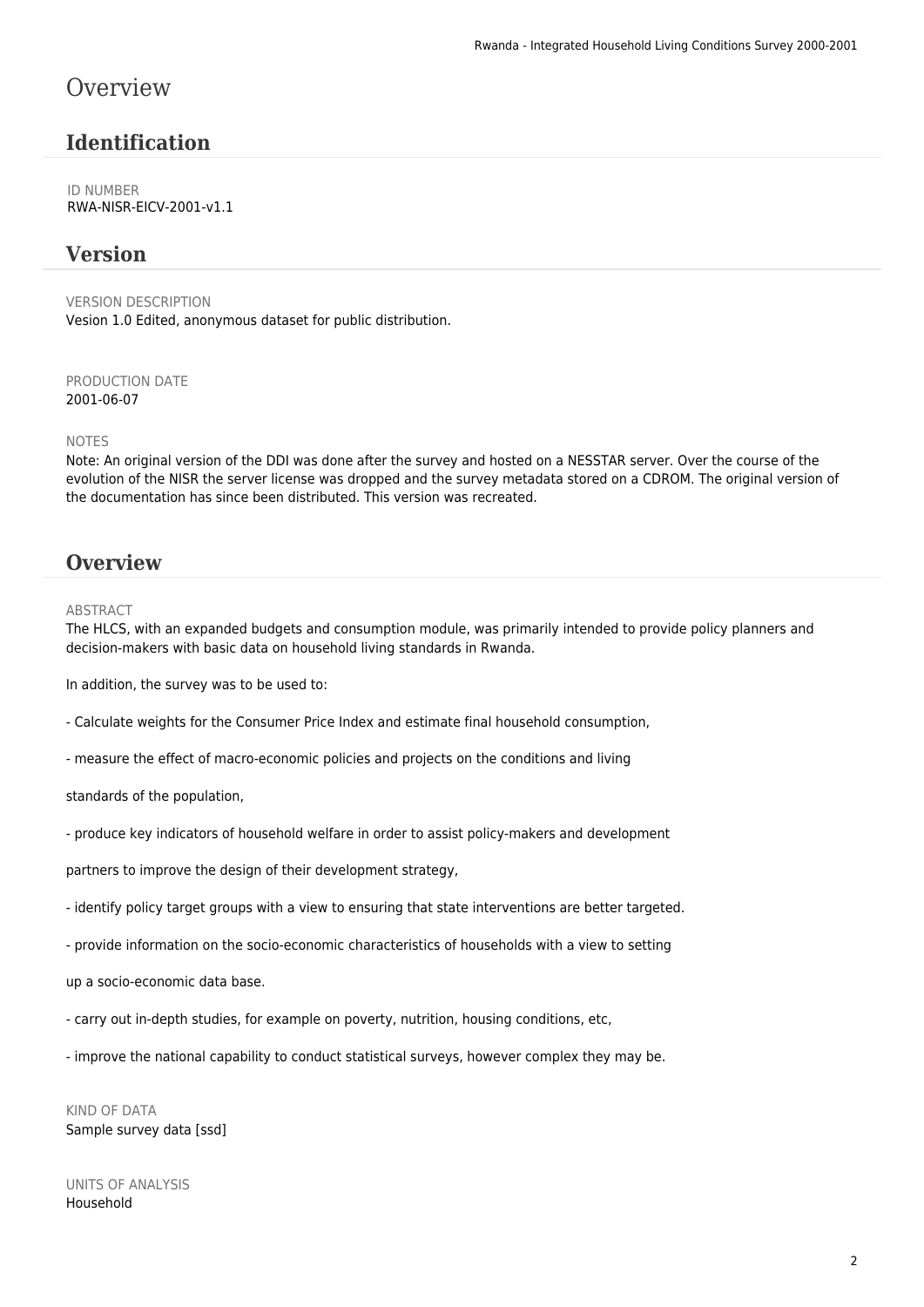Person

Commodity (for GDP computation)

### **Scope**

NOTES

The information gathered during the survey will be used primarily to provide information on assorted household and personal level characteristics which can be analyzed vis a vis the household's consumption. The primary household and person characteristics that are gathered in this survey in order to provide relevant indicators are:

-School attendance and literacy. This includes information to compute net and gross enrollment rates

-Health and fertility. Some indicators such as maternal mortality are outside the scope of the survey. In this case, a more appropriate survey like the DHS may be recommended

-Migration

-Employment and economic activity.

-Land ownership and other agricultural based indicators.

The survey is also designed to provide important information for the computation of National Accounts and rebasing the Consumer Price Index.

TOPICS

| Topic                          | <b>Vocabulary</b> | URI                               |
|--------------------------------|-------------------|-----------------------------------|
| ECONOMICS [1]                  | CESSDA            | http://www.nesstar.org/rdf/common |
| <b>EDUCATION</b> [6]           | CESSDA            | http://www.nesstar.org/rdf/common |
| HEALTH [8]                     | <b>CESSDA</b>     | http://www.nesstar.org/rdf/common |
| DEMOGRAPHY AND POPULATION [14] | <b>CESSDA</b>     | http://www.nesstar.org/rdf/common |

#### **Coverage**

#### GEOGRAPHIC COVERAGE

Complete national coverage which included all 11 former provinces (now 5 major provinces) and the City of Kigali.

GEOGRAPHIC UNIT cell level

UNIVERSE Household members (institutional and itinerant populations excluded)

### **Producers and Sponsors**

PRIMARY INVESTIGATOR(S)

| <b>Name</b>                                     | <b>Affiliation</b>   |
|-------------------------------------------------|----------------------|
| NISR (National Institute of Statistics, Rwanda) | Government of Rwanda |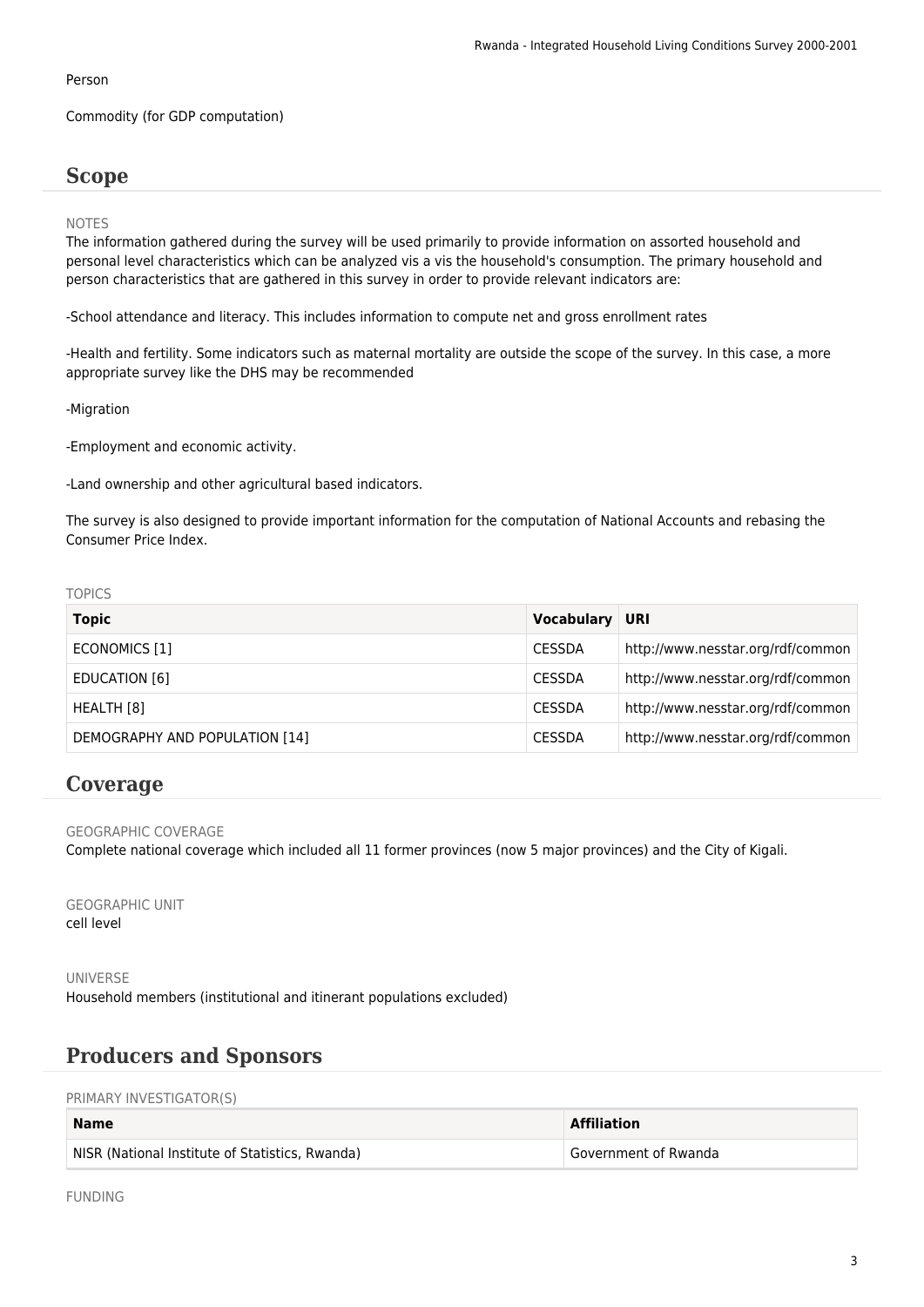| <b>Name</b>                             | <b>Abbreviation</b> | Role                         |
|-----------------------------------------|---------------------|------------------------------|
| Department for Intenational Development | <b>DFID</b>         | Bilateral funding assistance |
| World Bank                              | <b>WB</b>           | Financial assistance         |
| United Nations for the Children         | <b>UNICEF</b>       | Financial assistance         |
| United Nations for Development Program  | <b>UNDP</b>         | Financial assistance         |
| African Developmennt Bank               | <b>ADB</b>          | Financial assistance         |

OTHER ACKNOWLEDGEMENTS

| <b>Name</b>              | <b>Affiliation</b>   | Role                               |
|--------------------------|----------------------|------------------------------------|
| Oxford Policy Management | DFID.                | International Technical Assistance |
| MINFCOFIN                | Government of Rwanda | Primary user of data (EDPRS)       |

# **Metadata Production**

METADATA PRODUCED BY

| <b>Name</b>                                | Abbreviation Affiliation |                           | Role                                                        |
|--------------------------------------------|--------------------------|---------------------------|-------------------------------------------------------------|
| National Institute of Statistics of Rwanda | <b>NISR</b>              | Ministry of Finance       | Data and metadata producer and<br>deposit                   |
| Department of International Development    | DFID                     | <b>British Government</b> | Provided technical assistance for<br>archiving the data set |
| Ruben MUHAYITETO                           |                          | <b>NISR</b>               | Revision of DDI                                             |

DATE OF METADATA PRODUCTION 2012-06-17

DDI DOCUMENT VERSION Version 1.0 (June 2012)

Version 1.1 (June 2016)

DDI DOCUMENT ID DDI-RWA-NISR-EICV-2001-v1.1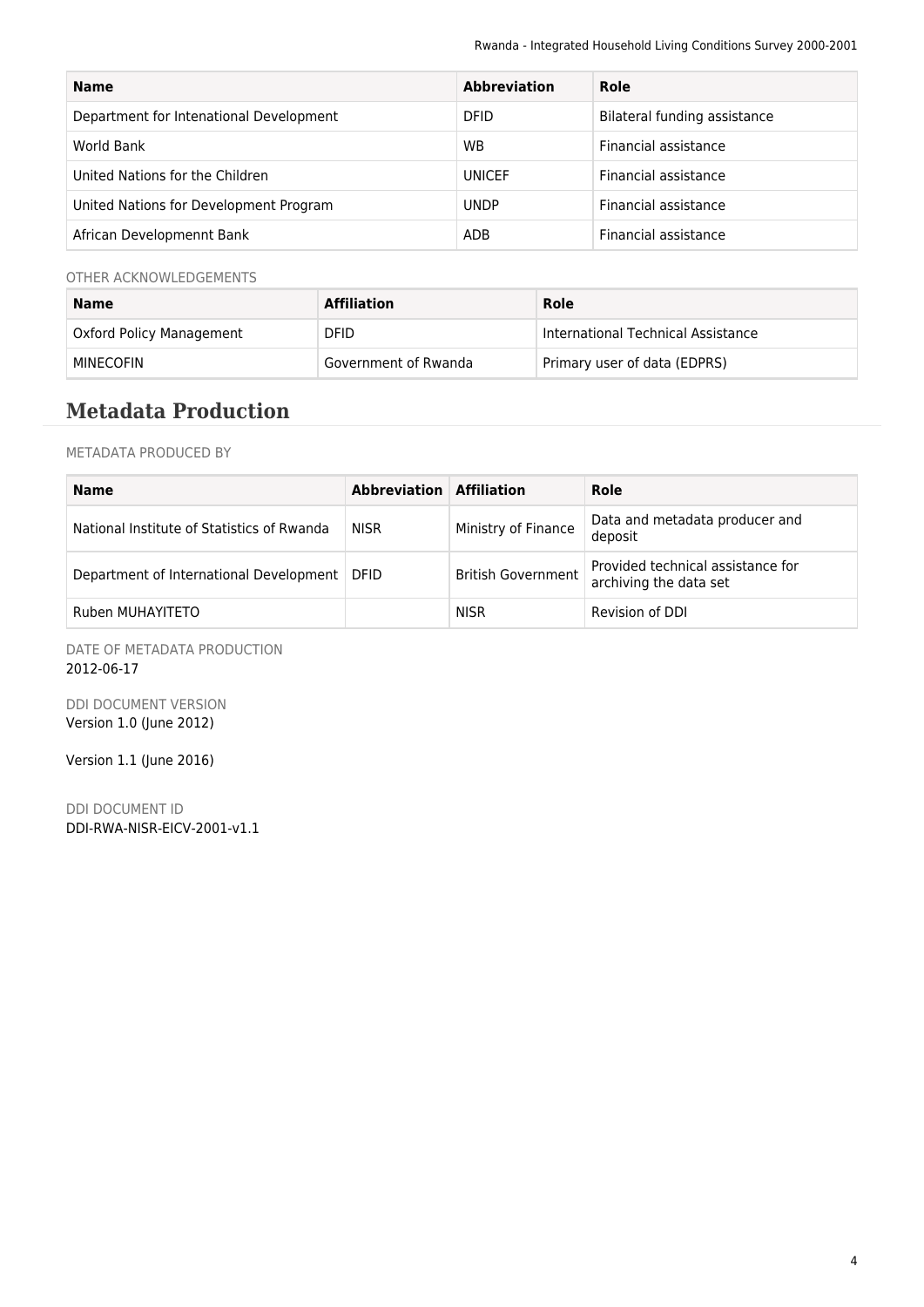# Sampling

# **Sampling Procedure**

The sampling plan was drawn up with the technical support of the late Christopher SCOTT, Survey Consultant, during his mission in July 1997.

**Constraints** 

The two main factors considered in designing the sampling plan were:

- the objectives of the survey,

- the fieldwork methodology given the available logistical resources.

For the survey one objective was determinant: the Government wanted statistically reliable results at the level of each province, Kigali city and the "other urban sector". Thus, the objective called for 13 domain of analysis. Experience of conducting this type of survey shows that a minimum sample of 500 households per domain of study is required for sound analyses.

Sample size

The sample size was therefore 6,450 households, with 1,170 households for urban areas and 5,280 households for rural areas.

Two stage sampling A two stage stratified sample was used: sampling at area level and at household level.

#### Sampling base

\*At the area level, the chosen sampling base ( or at the enumeration district) was the "cellule"in the rural areas and the zone in urban areas, since they are usually fairly homogeneous in size and are well demarcated.

Knowledge of the size of each cellule enabled the use of the classical method of sampling with probability proportional to size at the first stage. A list of all cellules including estimates of the number of households in each was compiled from information provided by the local authorities.

\*For sampling at the household level, an up-dated list of households was prepared for each of the selected first stage cellule by carrying out a listing in each sampled cellule simultaneously but with a lag in data collection before or while collecting the data. Part of this operation was carried out in collaboration with the National Population Office (ONAPO) and the Food Security Research Project (FSRP) of MINAGRI.

# **Weighting**

In order for the estimates from each survey to be representative at the national level, it is necessary to apply sampling weights to the survey data. The weights for the sample households were calculated as the inverse of the overall probability of selection, taking into account each sampling stage. Given the nature of the sample design and the new listing of households, the weights vary by sample ZD. An Excel spreadsheet with all the sampling frame information for the sample ZDs was used for calculating the weights, which were then attached to the corresponding records in the survey data files.

#### WEIGHTING

There are two kinds of weighting: spatial weighting and temporal weighting. Use of these methods enabled annual estimates to be obtained for the whole of the Rwandan population.

#### \* Spatial weighting

Spatial weighting enables results relating to the sample to be extrapolated for the whole of the population for the same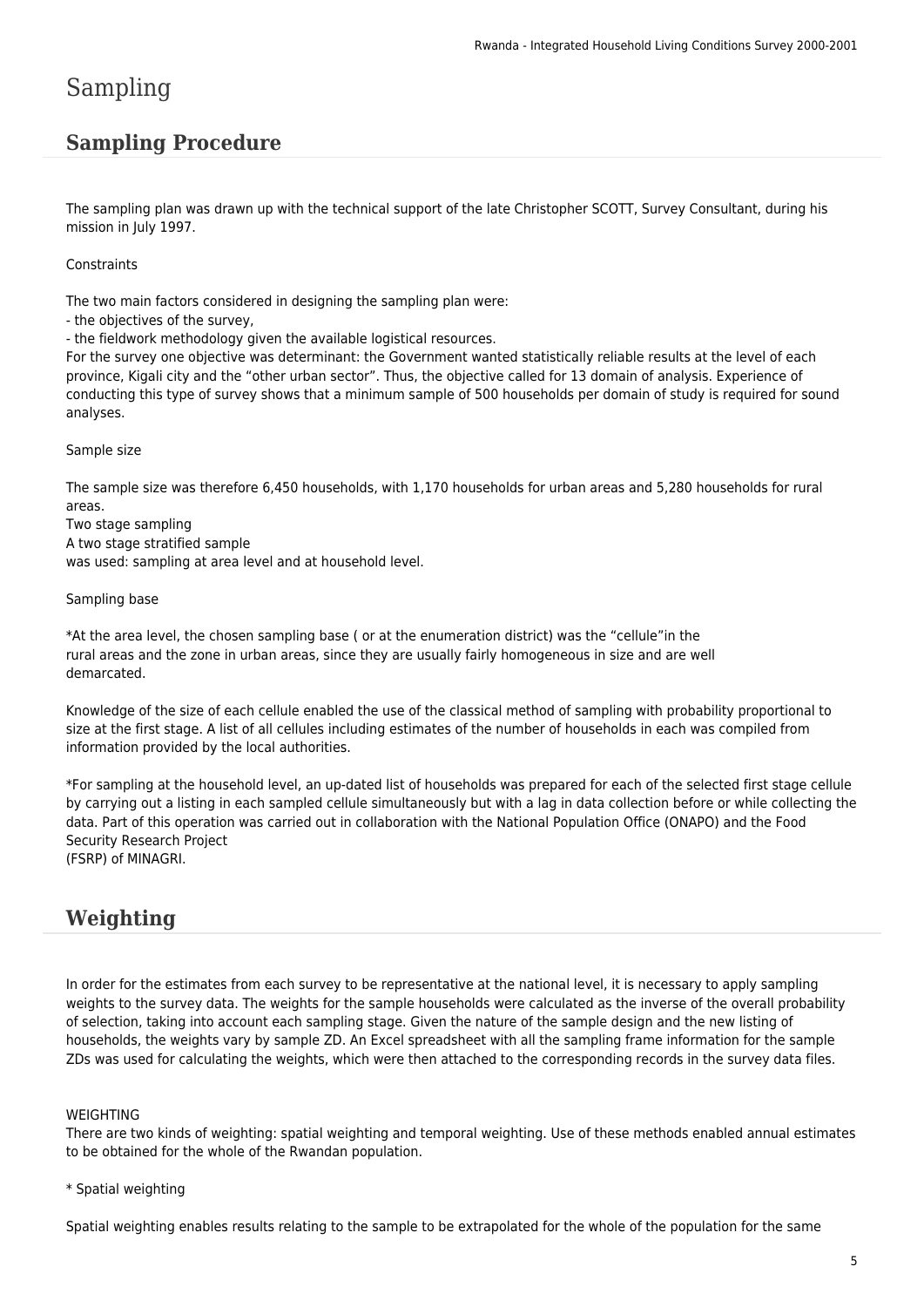period. It was calculated using the inverse of the overall probability of selection of a particular household. The details of the theory for calculating the various probabilities

are shown in Annex I.Starting from the overall probability formula Fhi=p1hi x p2hi where p1hi is the probability proportional to size of drawing cellule i in stratum h and p2hi is the conditional probability of drawing a household knowing that unit i of stratum h has been selected. The numbers 1 and 2 indicate the stage or level of sampling.Spatial weighting is given by the formula Whi=1/Fhi=Mhi/ahbhi where Mhi is the total number of households in unit i of stratum h

and ah is the number of sample units in stratum h and bhi is the number of households surveyed in unit i of stratum h.

#### \*Temporal weighting

Temporal weighting is intended to produce annual estimates of values relating to the survey period.Thus, the temporal weighting coefficient depends on the length of the collection period.By using CPTmj to designate the coefficient of temporal weighting of the variable ymj for household m, and Jmj to designate the number of collection days Ymj=CPTmj x ymj or CPTmj=365/Jmj

Ymi being the annual value of the variable ymj for household m.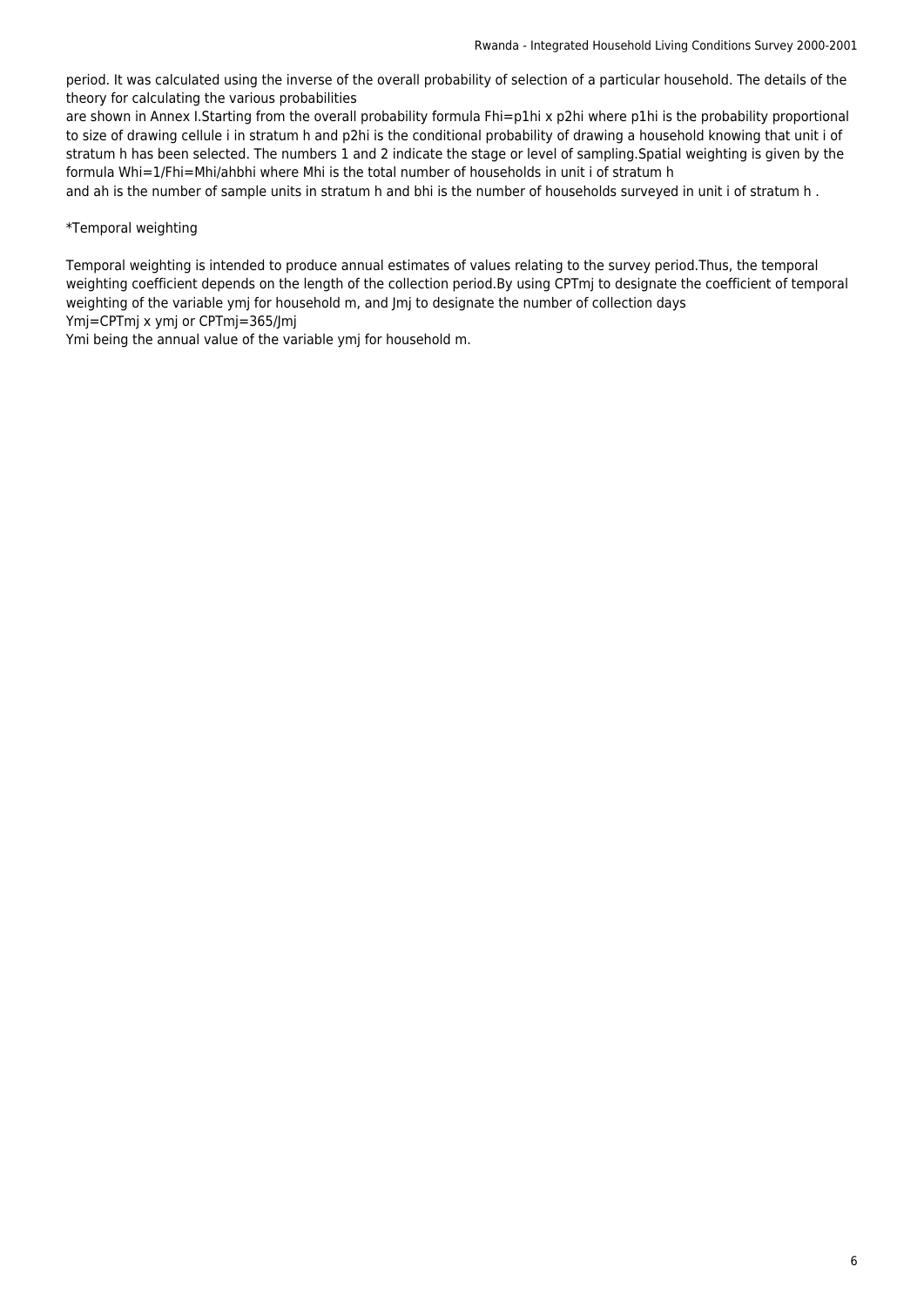# Questionnaires

# **Overview**

The questionnaires is published in french

Three types of questionnaire were used in the field for data collection:

- the household questionnaire comprising of 12 modules divided in two parts, A and B.
- the community questionnaire for collecting data on economic and social infrastructures in the sample units in rural areas and
- a conversion form for non-standard units used by households.

Household questionnaires

Part A collects data on each member of the household. It covered the following areas:

- demographic and migration characteristics,
- education and health,
- employment and housing.

Part B deals with the economic activity of the household. It comprises of the following five modules:

- agro-pastoral activities and own-produce consumption,
- household expenditure,
- non-agricultural economic activities,
- transfers,
- durable goods, access to credit and savings.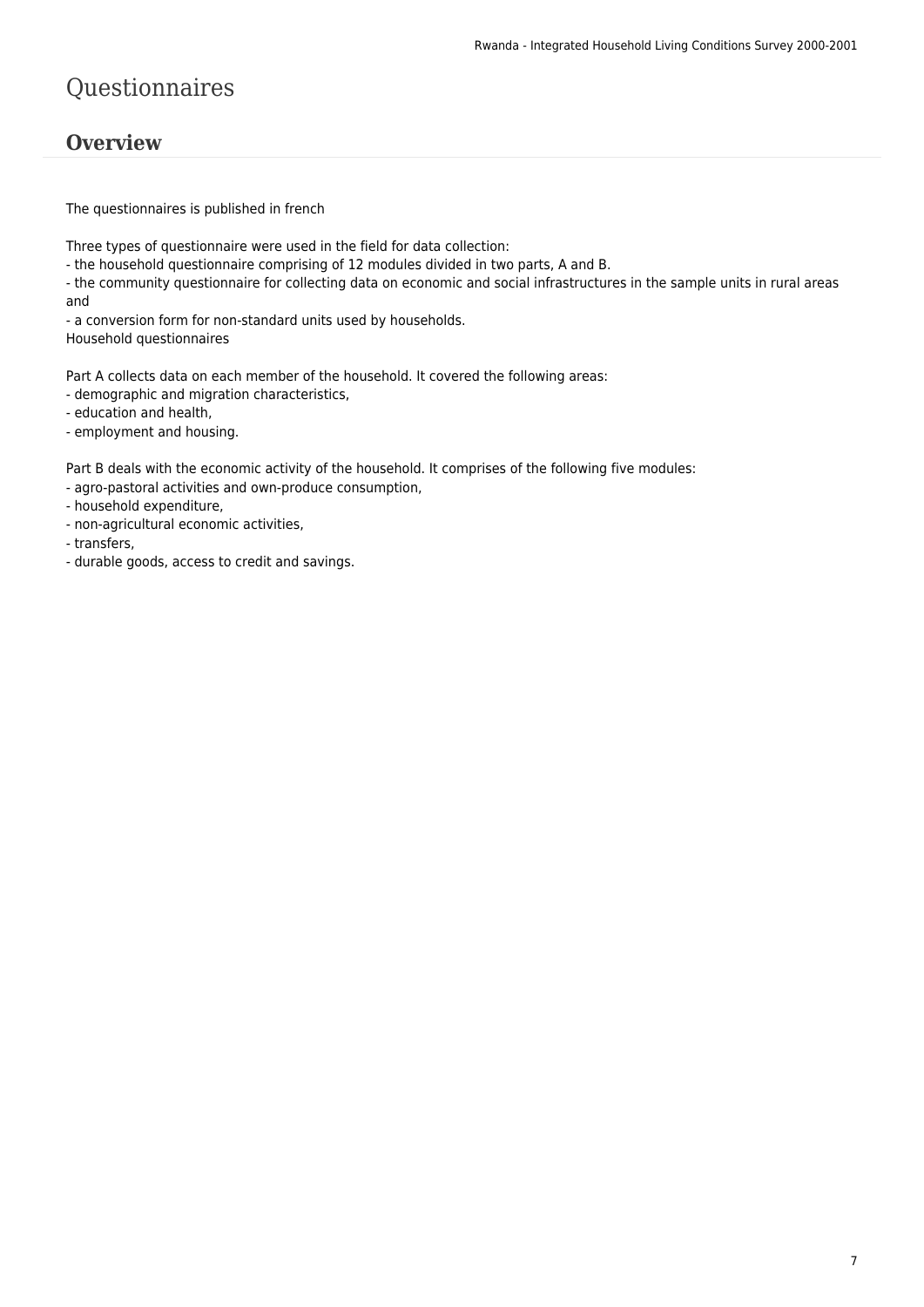# Data Collection

# **Data Collection Dates**

| Start      | End        | Cycle |
|------------|------------|-------|
| 1999-10-24 | 2000-12-24 | 10    |

### **Time Periods**

| Start      | End        | Cycle |
|------------|------------|-------|
| 1999-10-24 | 2001-07-19 | 10    |

### **Data Collection Mode**

Face-to-face [f2f]

### **Data Collection Notes**

#### Reference period

The long and complex nature of the questionnaire was a determining factor in distributing the work over time. In effect, two of the modules comprise a long list of questions on products purchased and consumed. For frequently-consumed products, those answering the survey may have difficulty in remembering activities that took place more than three days previously.For the reference period, a period of 30 days was preferred in urban areas, in order to ensure that payday effect was included for each wage earner.

In rural areas, where wage earners are rare, it is less important to maintain the 30-day reference period. Thus, the reference period was brought down to 16 days.

#### Field interviews

The calendar year was divided into ten cycles and interviews were conducted all through the year. In urban areas, the first collection cycle began on 24 October 1999 and the last collection cycle ended on 24 December 2000.In rural areas, collection began on 19 July 2000 and ended on 10 July 2001.

#### Visits to households

Within each cycle, data collection was organised into a number of visits to households:

- in urban areas, 11 visits at 3-day intervals,

- in rural areas, 8 visits at 2-day intervals.

At each visit, certain modules of the questionnaire had to be completed.

In urban areas, households to be surveyed were divided into three lots and interviews were held on the following days:

Lot Interview days

1 1 4 7 10 13 16 19 22 25 28 31 2 2 5 8 11 14 17 20 23 26 29 32 3 3 6 9 12 15 18 21 24 27 30 33

In rural areas, interviews were held according to the following programme of visits:

Lot Interview days 1 1 3 5 7 9 11 13 15 2 2 4 6 8 10 12 14 16

# **Questionnaires**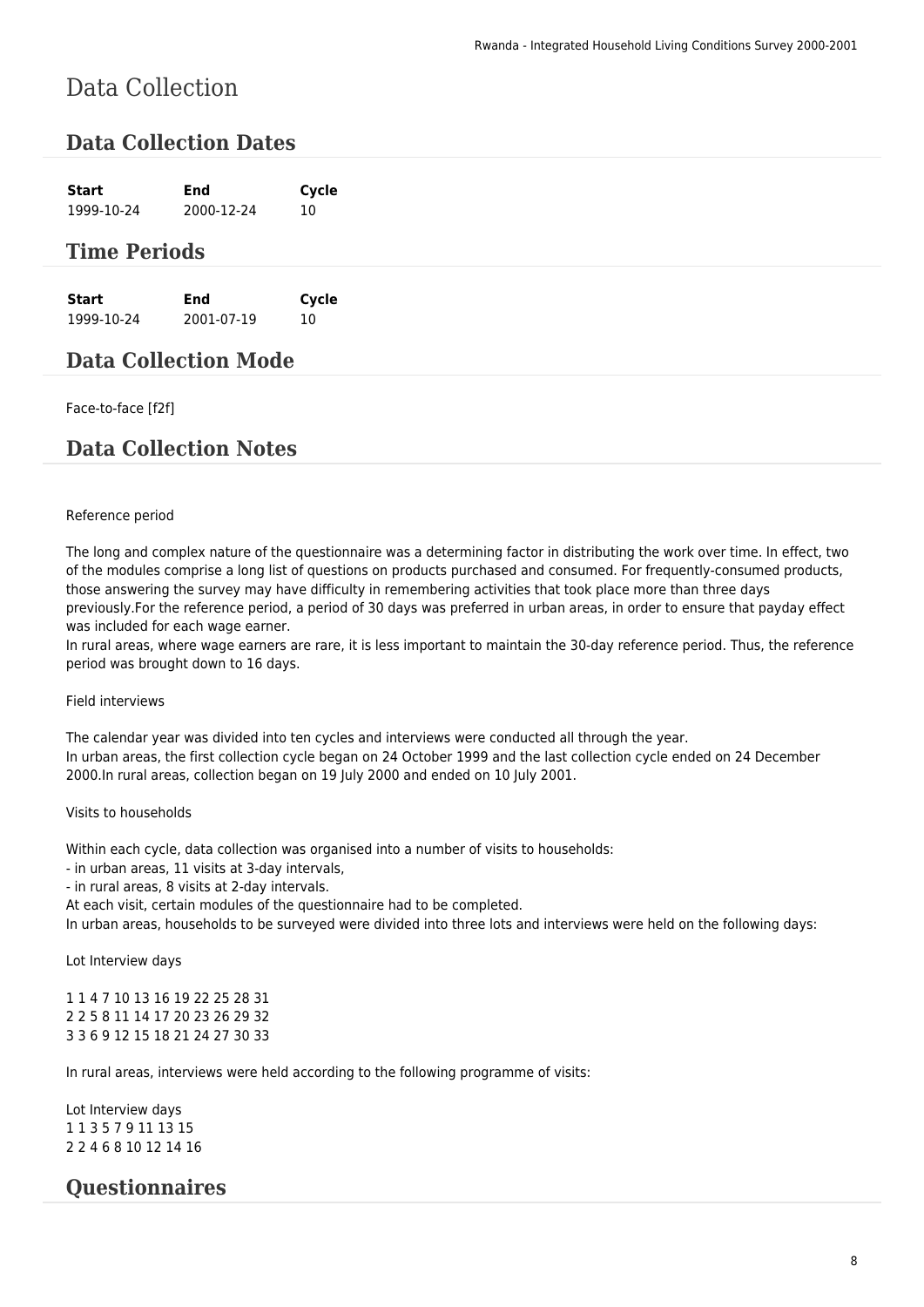The questionnaires is published in french

Three types of questionnaire were used in the field for data collection:

- the household questionnaire comprising of 12 modules divided in two parts, A and B.

- the community questionnaire for collecting data on economic and social infrastructures in the sample units in rural areas and

- a conversion form for non-standard units used by households.

Household questionnaires

Part A collects data on each member of the household. It covered the following areas:

- demographic and migration characteristics,

- education and health,
- employment and housing.

Part B deals with the economic activity of the household. It comprises of the following five modules:

- agro-pastoral activities and own-produce consumption,

- household expenditure,
- non-agricultural economic activities,
- transfers,

- durable goods, access to credit and savings.

# **Data Collectors**

| <b>Name</b>                              | <b>Abbreviation</b> | <b>Affiliation</b>   |
|------------------------------------------|---------------------|----------------------|
| National Institute of Statistics, Rwanda | <b>NISR</b>         | Government of Rwanda |

### **Supervision**

Field staff

#### Collection teams

Thirteen teams were assigned to the various provinces and, of those, three teams were assigned to urban areas. Each team was composed of:

- 1 area supervisor
- 1 controller
- 5 interviewers.

**Training** 

Training of approximately 5 weeks was organised for all staff. It comprised a theoretical component delivered in the classroom and a practical component in the field in order to practise how to conduct interviews.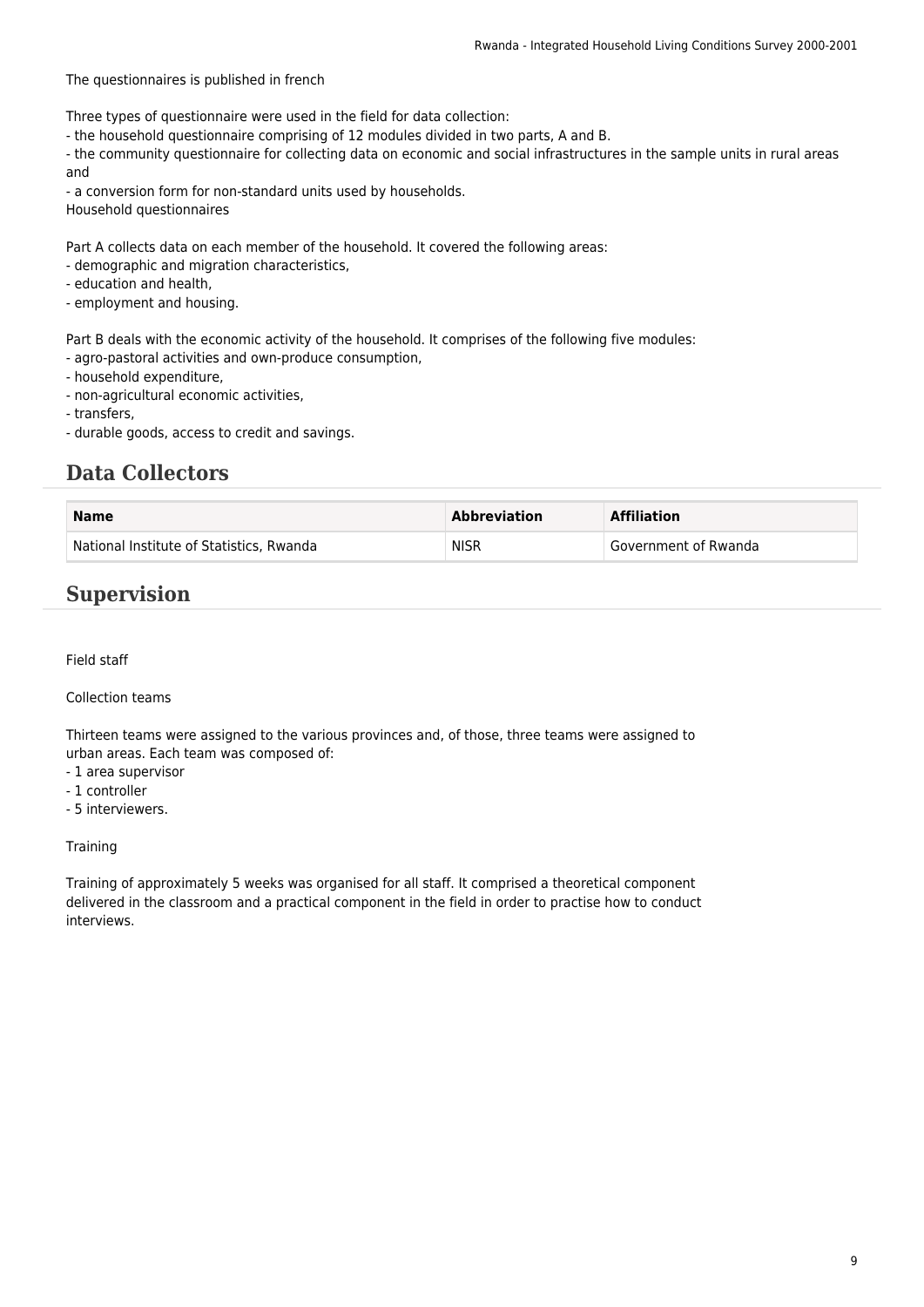# Data Processing

# **Data Editing**

Data Editing (see external resource entilted: Final Data Processing Report)

Questionnaires were reviewd by the controller in the field before they were dispatched for data entry. A control sheet was provided to the contollers to assist in the process of manually editing the questionnaires. Questionnaire structures were verified when the questionnaires were checked in prior to data entry. Three contracted persons reviewed the questionnaire and filled in a form that served as a primary data control sheet. Automated data editing was largely done during the data entry phase (see "Other Data Processing" for details). Some batch edit programs were used to identify inconsistent data.

#### Data Imputation

Data iimputation was largely done during the analysis phase by analysts. However, a "structural" imputation on the microdata was required for the own consumption data. This was done to adjust for erroneous pricing when the unit for measuring own consumption was buckets. For more information, please refer to the SPSS su=yntax files orthe data processing report.

#### Primary Data Issues

Coding of products was based on sequential codes for each section.

# **Other Processing**

#### Data processing

In the process of filling in the questionnaires and data entry, various types of error slipped into the data. Controls were carried out on a number of levels: in the field by the controllers and supervisors and at the Statistics Department after data entry.

More detailed checks and controls were carried out after data entry, since the process can itself introduce errors. Data processing is a very important stage in a survey. This often-neglected phase is the cause of delays in the publication of the results.

In addition to corrections made at the time of data entry, data processing goes through the following 6 main stages:

- Exhaustivity control

This involved checking the use of identical geographical codes in various data files and verification that questionnaires had not been entred more than once or omitted.

- Consistency between variables

With the aid of absolute frequency tables, verification is made whether eligible respondents for all the questions replied and whether those not eligible did not in effect reply.

- Standardisation

Some quantitative variables were aggregated over the year before validation. Variables arising from local measurements were converted to the conventional measurement system.

- Re-coding

Certain continuous quantitative variables were divided into classes:

- Creation of derived variables

This involved variables (which are derived from other variables.) not in the questionnaire or the data dictionary

- Imputation of values

During processing, extreme values were encountered for some variables. These were confined to values that deviated more than three standard deviations from the mean. After verification, they were replaced by the mean value of the variable. IT programmes

A number of programming software and languages were used from capturing the data to preparing tables of results, inter alia IMPS, CS PRO, MS ACCESS, Visual Basic and COBOL, SPSS.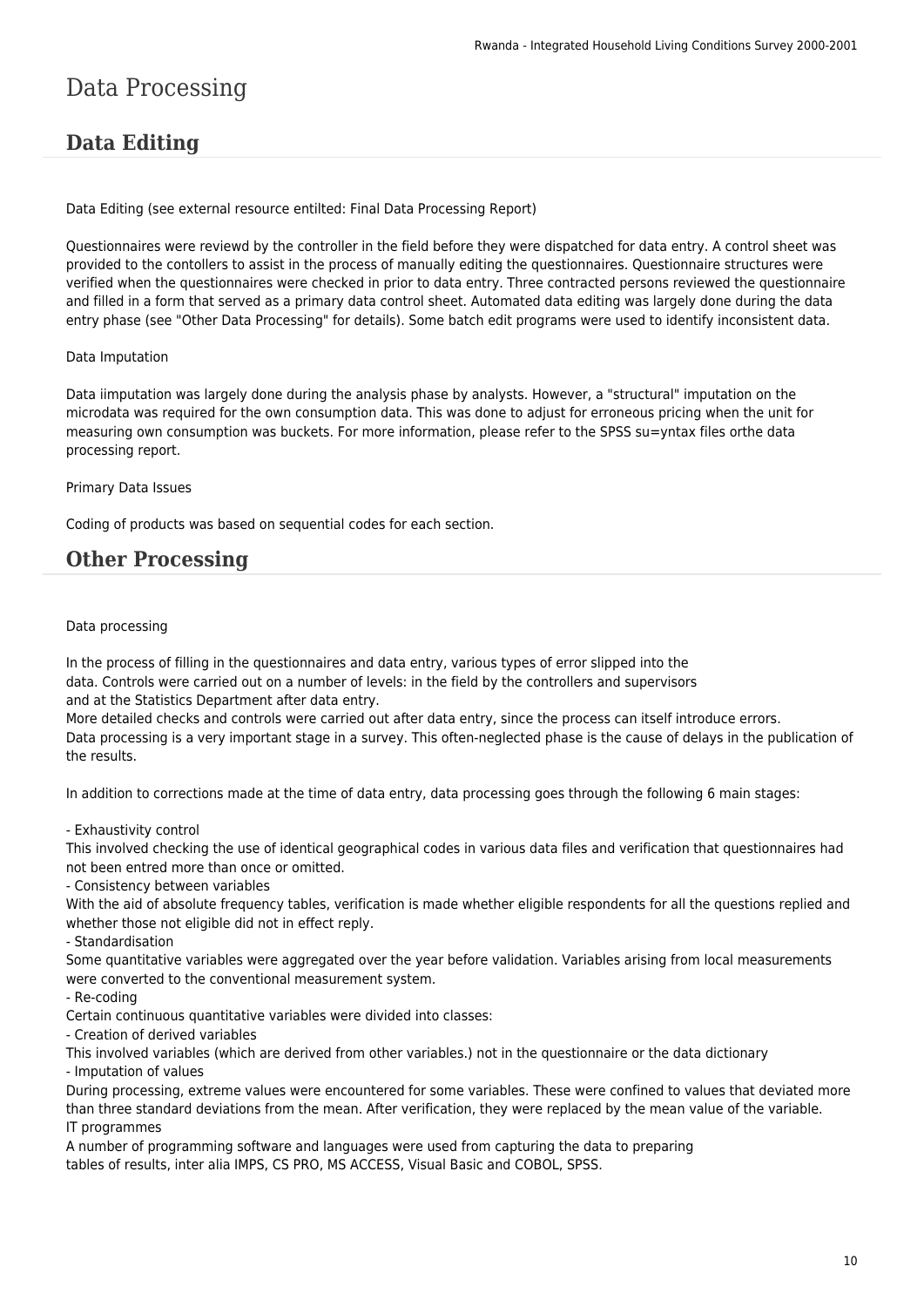# Data Appraisal

# **Estimates of Sampling Error**

Given that the survey estimates are subject to sampling variability, it is important to calculate the sampling errors for the most important estimates from each survey. The sampling error is measured by the standard error, or square root of the variance of the estimate. The CENVAR software, a component of the Integrated Microcomputer Processing System (IMPS) developed by the U.S. Census Bureau, was used for tabulating the standard errors and other measures of precision, taking into account the stratification and clustering in the sample design. The CENVAR output tables show the value of the estimates, standard errors, coefficients of variation, 95 percent confidence intervals, design effects and number of observations. Given that the confidence intervals provide a user-friendly interpretation of the sampling variability, an annex was produced with tables showing the 95 percent confidence intervals for the most important estimates from the EICV1 and EICV2 data appearing in the preliminary report. These tables provide a quick conservative test to determine whether any difference between the EICV1 and EICV2 estimates is statistically significant.

The INSR was also provided with tables showing the full CENVAR results. The design effect is defined as the variance of an estimate based on the actual sample design divided by the corresponding variance based on a simple random sample of the same size; it is a measure of the relative efficiency of the sample design. In comparing the CENVAR results from EICV1 and EICV2, it was found that the design effects are generally lower for EICV2, indicating that the stratification used for this survey was very effective. Given that the EICV1 was based on an older sampling frame from the 1991 Rwanda Census, this also contributed to the higher design effects for the EICV1 estimates.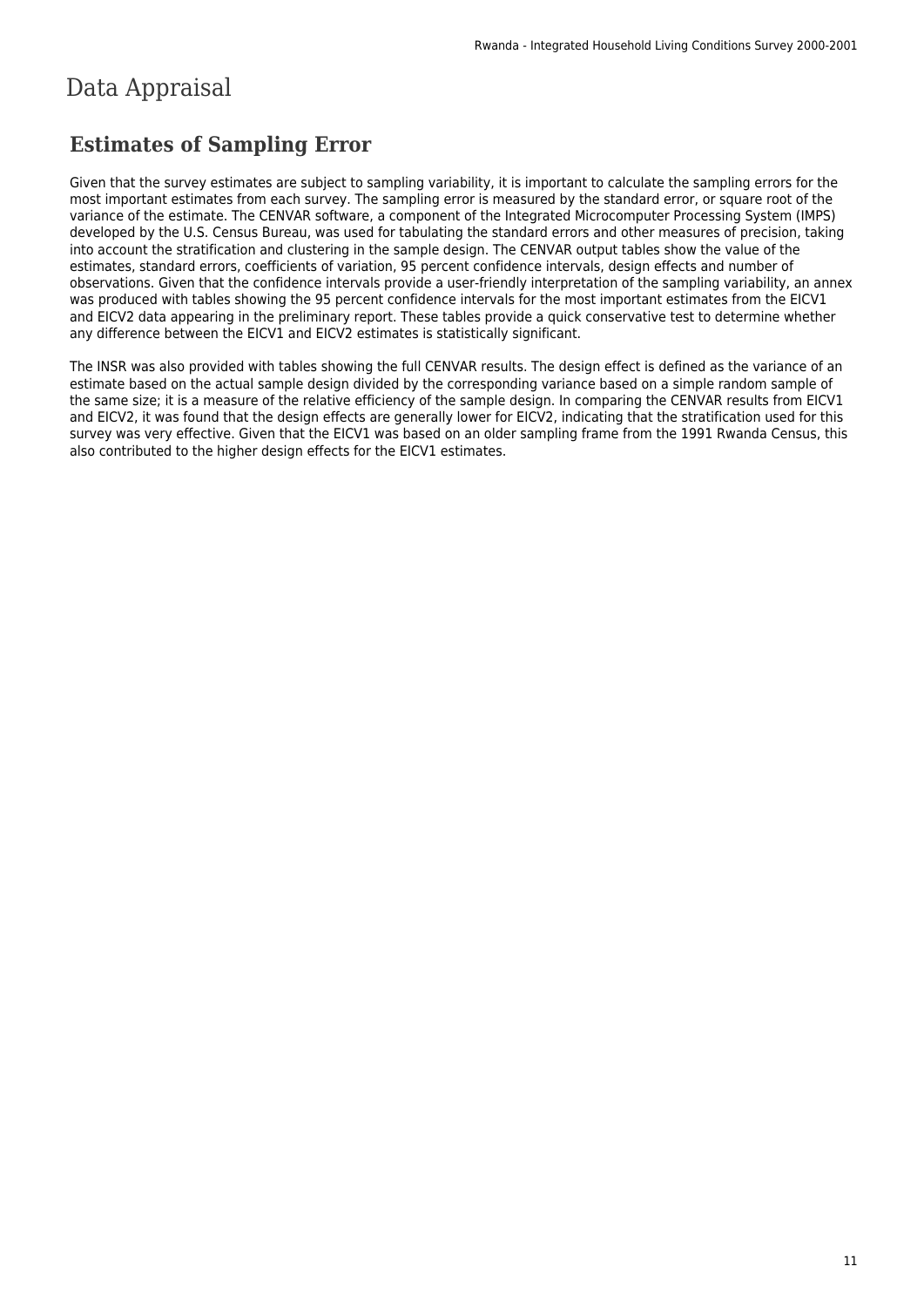# **File Description**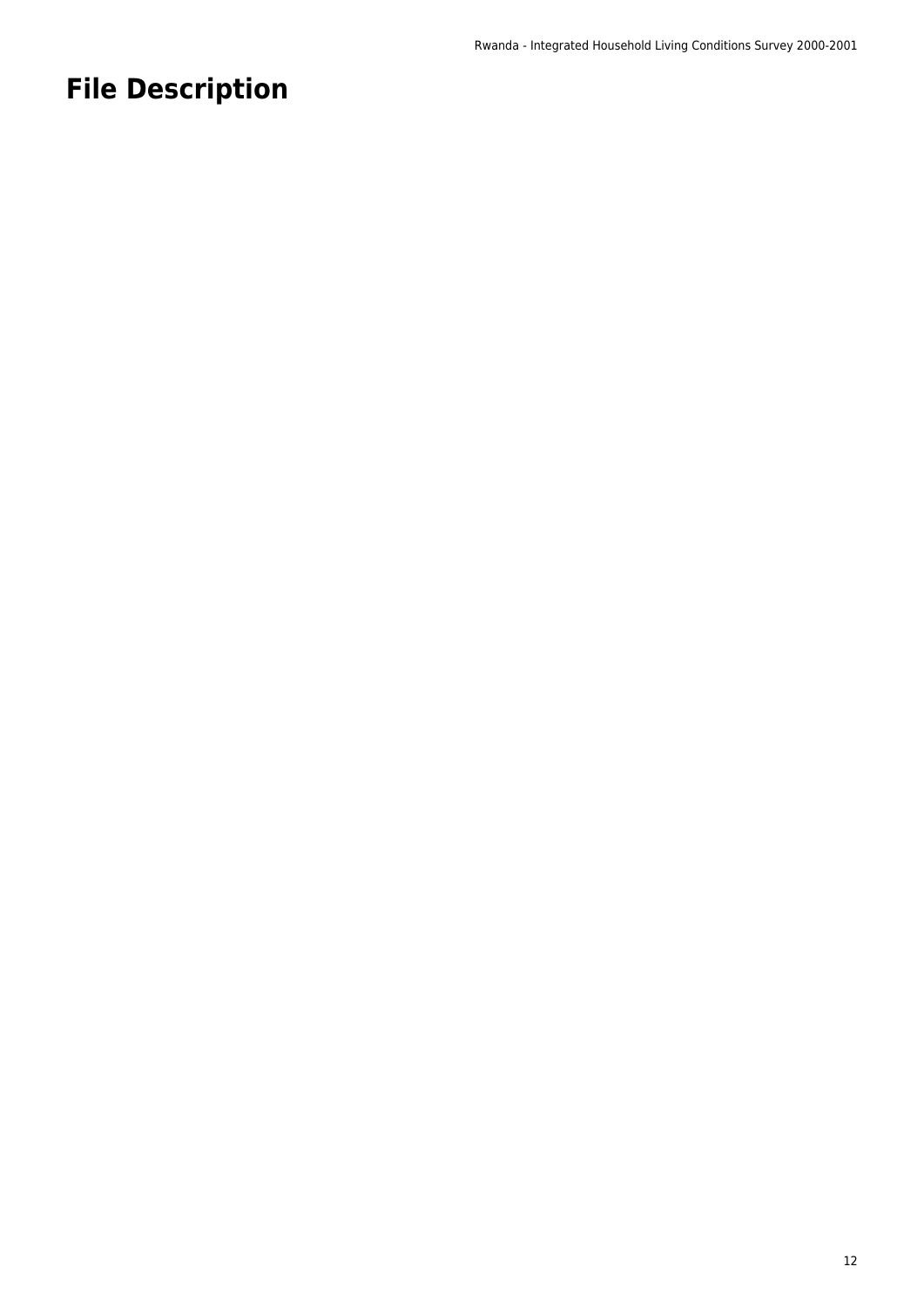# **Variable List**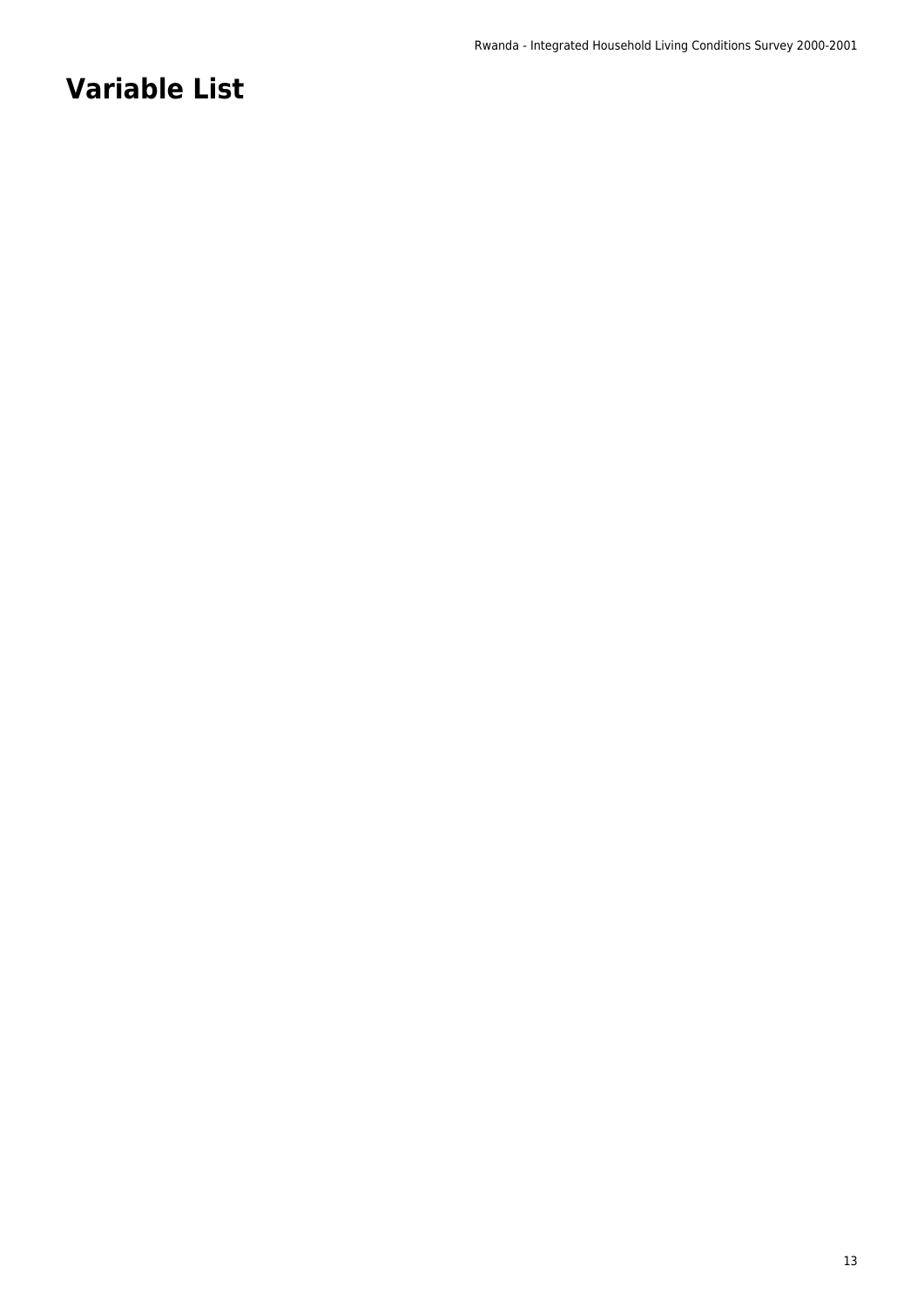Rwanda - Integrated Household Living Conditions Survey 2000-2001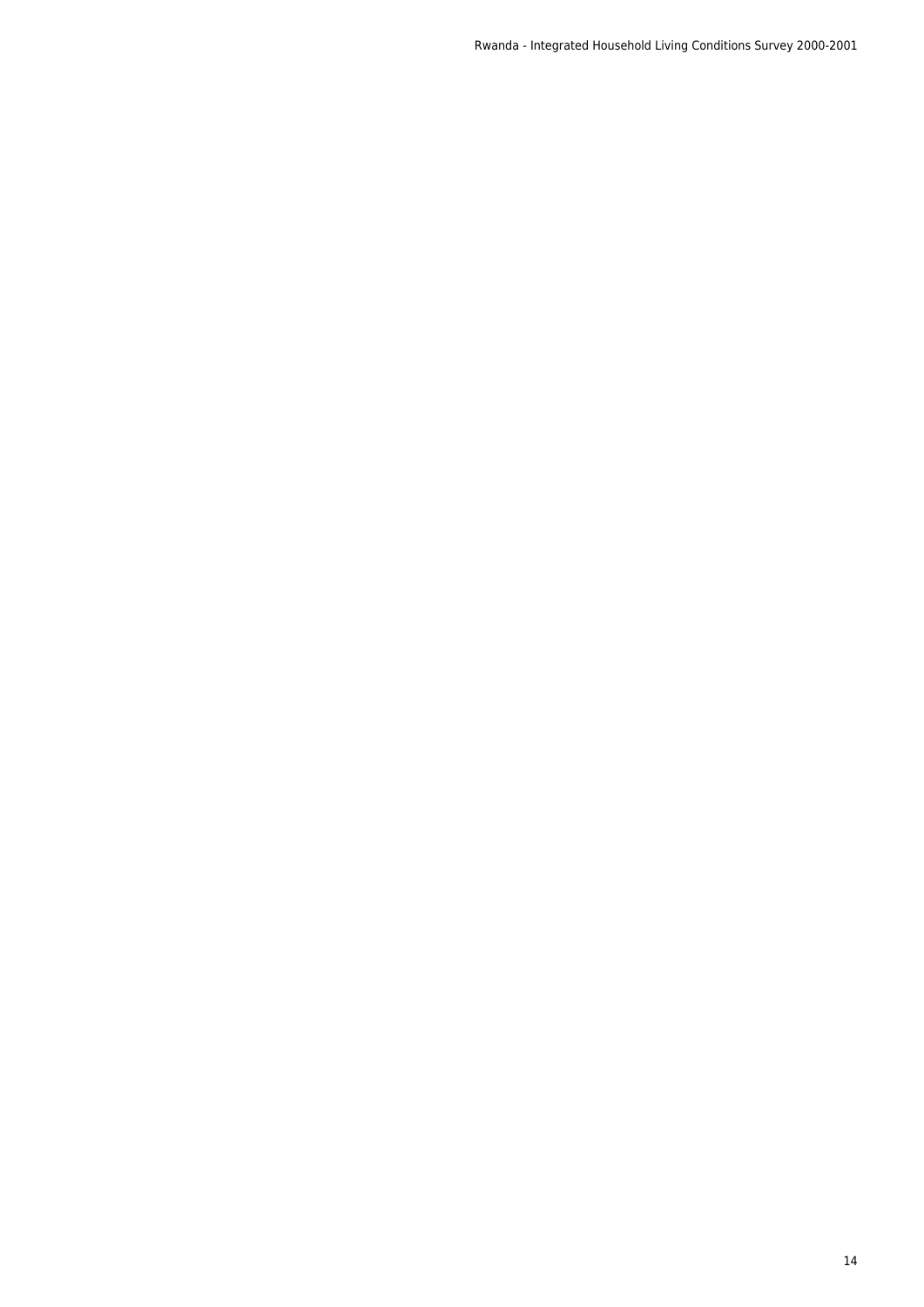# **Documentation**

# **Questionnaires**

# **Questionnaire EICV 2001**

| Title        | Questionnaire EICV 2001                                   |
|--------------|-----------------------------------------------------------|
| Author(s)    | National Institute of Statistics of Rwanda                |
| Country      | rwanda                                                    |
| Language     | French                                                    |
|              | Contributor(s) National Institute of Statistics of Rwanda |
| Publisher(s) | National Institute of Statistics of Rwanda                |
| Filename     | DOC/Questionnaire EICV1.pdf                               |

# **Integrated Household Living Condition Survey in Rwanda(2000-2001)**

| Title          | Integrated Household Living Condition Survey in Rwanda(2000-2001)                                                                                                                                                                                                   |
|----------------|---------------------------------------------------------------------------------------------------------------------------------------------------------------------------------------------------------------------------------------------------------------------|
| Author(s)      | National institute of Statistics of Rwanda                                                                                                                                                                                                                          |
| Date           | 2002-09-01                                                                                                                                                                                                                                                          |
| Country        | Rwanda                                                                                                                                                                                                                                                              |
| Language       | English                                                                                                                                                                                                                                                             |
| Contributor(s) | The Household Living Conditions Survey was conducted by the Department of Statistics of the Ministry of<br>Finance and Economic Planning (MINECOFIN) with the joint financial assistance of the World Bank, UNICEF,<br>the UNDP, the ADB and the DFID. We offer our |
| Publisher(s)   | National institute of statisticcs of Rwanda                                                                                                                                                                                                                         |
| Description    | v0.1: Edited data, final version for both internal and external use                                                                                                                                                                                                 |